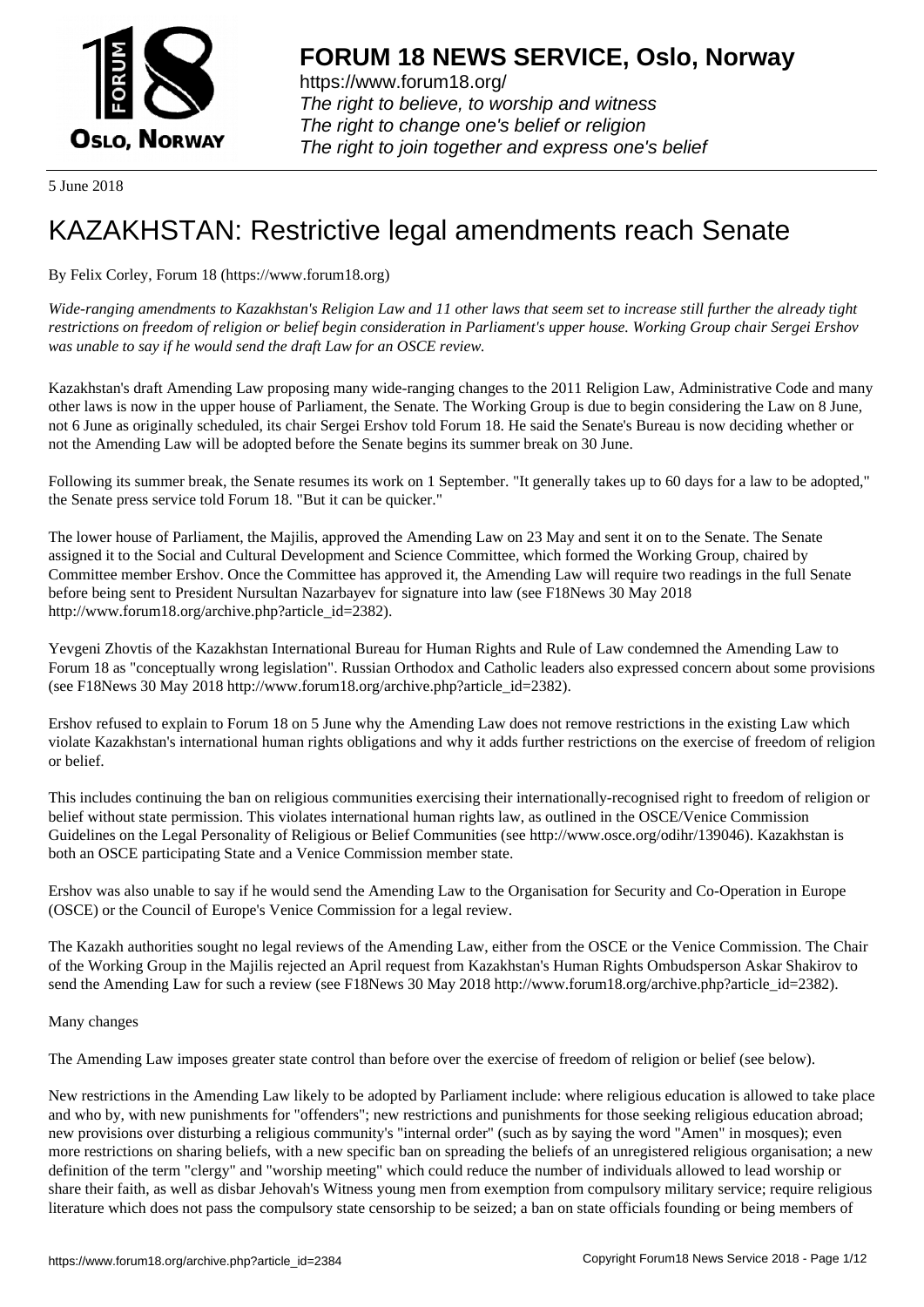sickness or imprisonment of one of the parties) (see below).

The Religion and Civil Society Ministry, which prepared the draft Amending Law, completed work on it in November 2017. Government agencies approved the draft Law, including the Justice Ministry, Interior Ministry and National Security Committee (KNB) secret police (see F18News 29 November 2017 http://www.forum18.org/archive.php?article\_id=2335).

However, the Amending Law has been considerably changed since the text was first made public in late 2017. A requirement that almost all registered religious communities undergo compulsory re-registration – introduced into the draft in late 2017 – no longer appears in the Law as approved by the Majilis. Nor do punishments for conducting weddings away from a state-registered place of worship (though this would be banned except in limited circumstances). Nor does a requirement that clergy have "higher religious education". The proposed doubling of many administrative fines has been abandoned. Wording on children's participation in worship meetings has also repeatedly changed during the adoption process.

Three Codes and 9 Laws to be amended

The proposed new restrictions and punishments are part of a wide-ranging draft Amending Law "Introducing changes and Additions to Laws on Questions of Religious Activity and Religious Associations". The draft Amending Law proposes 53 changes to three Codes and nine Laws, including the 2011 Religion Law (see Forum 18's Kazakhstan religious freedom survey http://www.forum18.org/archive.php?article\_id=2409) and the Administrative Code.

If adopted, almost all provisions of the Amending Law would come into force 10 days after its official publication.

The draft Amending Law would remove none of the existing restrictions on the exercise of freedom of religion or belief which have been repeatedly criticised by international organisations, human rights defenders in Kazakhstan and abroad, and by many other local people (see Forum 18's Kazakhstan religious freedom survey http://www.forum18.org/archive.php?article\_id=2409).

This failure to remove the existing restrictions on freedom of religion and belief is directly contrary to the recommendations of the United Nations (UN) Human Rights Committee, which in its July 2016 Concluding Observations (CCPR/C/KAZ/CO/2) called on Kazakhstan to "guarantee the effective exercise of freedom of religion and belief and freedom to manifest a religion or belief in practice. It should consider bringing article 22 of its Constitution into line with the Covenant [the International Covenant on Civil and Political Rights - ICCPR] and revise all relevant laws and practices with a view to removing all restrictions that go beyond the narrowly construed restrictions permitted under article 18 of the Covenant" (see http://tbinternet.ohchr.org/\_layouts/treatybodyexternal/Download.aspx?symbolno=CCPR%2fC%2fKAZ%2fCO%2f2). Yet Kazakhstan has ignored this and similar recommendations (see F18News 22 July 2016

http://www.forum18.org/archive.php?article\_id=2201).

Despite ignoring UN Human Rights Committee recommendations on Kazakhstan's laws and state actions, the government has claimed that the Religion Law changes have been drafted in accordance with International Covenant on Civil and Political Rights (ICCPR) Article 18 ("Freedom of thought, conscience and religion"). But if adopted the changes would mean that Kazakhstan even more flagrantly than before breaks its binding international human rights law obligations to protect freedom of religion and belief and other human rights. In support of this, the drafters of the changes cite similar legal provisions violating human rights in Uzbekistan, Tajikistan, Turkmenistan, Azerbaijan and elsewhere (see F18News 29 November 2017 http://www.forum18.org/archive.php?article\_id=2335).

## Greater state control

A new Article 4, Part 13-1 of the Religion Law specifically declares that the Religious Affairs Committee "exercises state control over the activity of republic-level religious organisations in relation to their observance of the requirements of the [Religion Law]".

A new Article 5, Part 1, Point 12 gives similar "state control" over registered regional religious organisations to Regional Religious Affairs Departments.

A new Article 5, Part 2, Point 2 gives similar "state control" over registered local religious organisations to local administrations (which do not yet appear to have specific religious affairs departments).

Administrations and their leaders on a Regional level already have a duty to "study and analyse" the activity of "religious organisations, missionaries and religious educational establishments" in their area. This "study" is being expanded on a local level also.

Proposed amendments to Article 6 of the 2005 Countering Extremism Law introduce requirements for administrations and their leaders, not only on a Regional level but on a District level, to "study and analyse" the activity of "religious organisations, missionaries and religious educational establishments" in their area.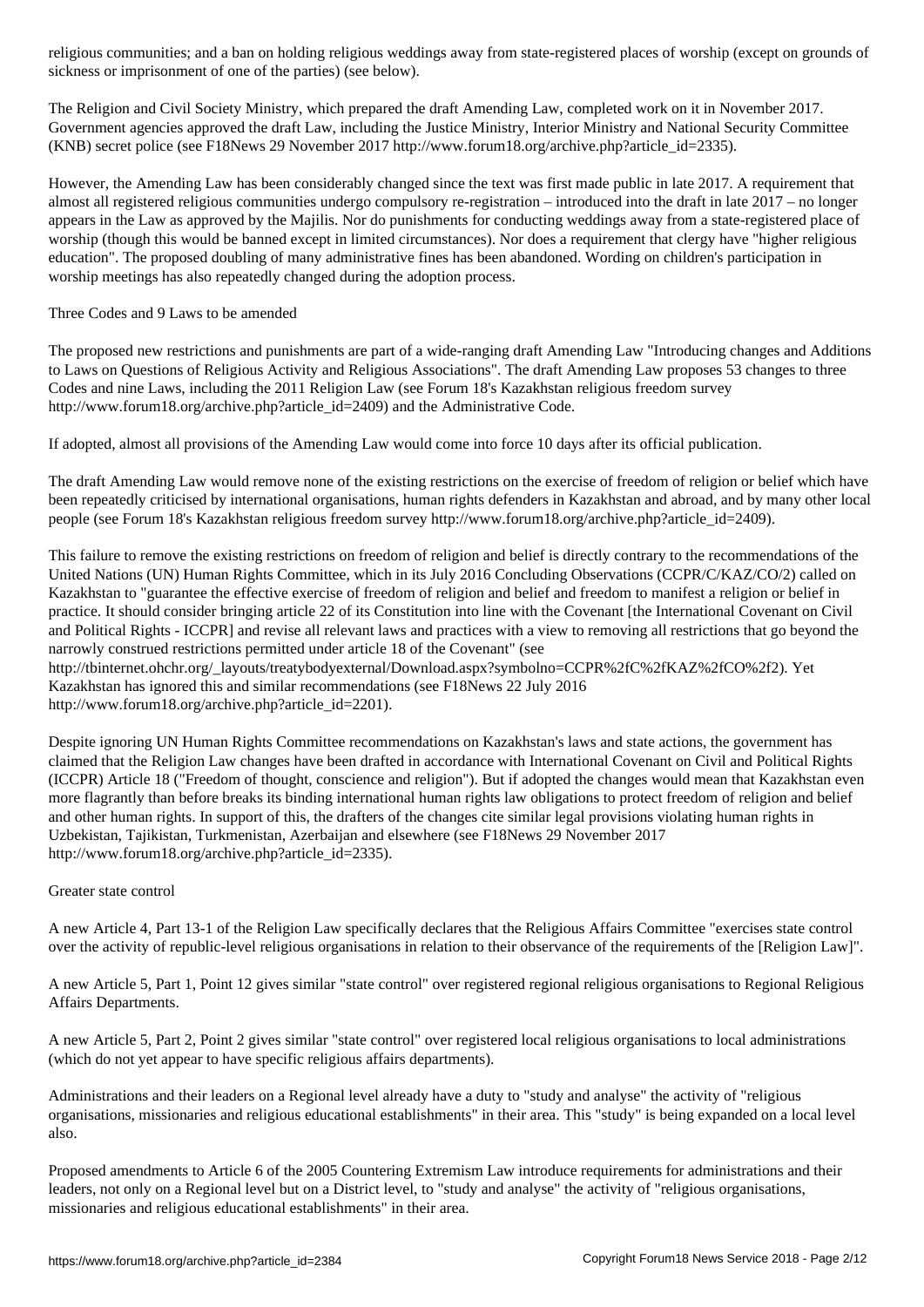Article 5, Part 3 of the Religion Law would introduce requirements for Akims (administration heads) at a District level  $\ell$ similarly to "study and analyse the religious situation" in their area, as well as to "study and analyse the activity of religious associations, missionaries, and religious educational establishments functioning in the area". The Akims have a duty to ensure that religious communities do not violate the law.

At present, each Regional Akimat (administration) has a Religious Affairs Department, which has the power to initiate punishments for violations of the strict state controls on religion. Internal Policy Departments in Regional and District Akimats also often interfere in the activity of religious organisations.

The changes – if adopted – would increase the formal requirements for District level officials to conduct surveillance on and interfere in local residents' exercise of the right to freedom of religion or belief. The Comparative Table during earlier consideration of the Amending Law claimed that the current absence of control over exercise of freedom of religion or belief at a local level "creates certain difficulties in the timely collection of necessary information", especially given the remoteness of some locations.

An extensive new section of the Religion Law covers "state control of religious organisations". A set of new Articles (from 6-1 to 6-11) outline how state officials conduct inspections or national-level, regional and local religious organisations and seize literature and other materials from them for "expert analysis".

The new Article 6-1 empowers religious affairs and local officials to visit places of worship, attend a community's events, question a community's members about whether they are abiding by its charter, have access to financial documents, and issue written warnings if they discover "violations" of the law.

The new Article 6-2 specifies regular and unplanned inspections. Officials would launch unplanned inspections if they suspect a religious organisation has threatened the life or health of an individual, or "the legal interests of individuals or legal entities or the state". While reports of an alleged offence or crime can trigger such an unplanned inspection, an anonymous complaint cannot serve as the basis for such an unplanned inspection.

Officials must give at least 24 hours notice of such an unplanned inspection (and 30 days for a planned inspection), together with the reason. An inspection can last for up to 30 days.

Inspections can lead to administrative prosecutions, written warnings, handing of materials to the police for criminal investigation, and handing of materials to other state agencies for them to take action against a religious community.

The attempt to impose intrusive state control on the exercise by individuals and communities of freedom of religion and belief violates international human rights law, as outlined in the OSCE/Venice Commission Guidelines on the Legal Personality of Religious or Belief Communities (see http://www.osce.org/odihr/139046). Kazakhstan is both an OSCE participating State and a Venice Commission member state.

A new Article 4, Part 13-2 of the Religion Law requires the Religious Affairs Committee to "draw up and confirm the travel procedure for individuals going on pilgrimage (haj and umra)".

The Religious Affairs Committee was tasked with preparing regulations for tour firms organising "religious tourism", including pilgrimages, in a January 2017 Amending Law (see F18News 5 January 2017 http://www.forum18.org/archive.php?article\_id=2243).

Some punishments reduced, but punishable activities widened

Exercising many aspects of freedom of religion or belief is already punishable, particularly under Article 490 of the Administrative Code. This currently prescribes fines of 50 or 100 Monthly Financial Indicators (MFIs), together with bans on activity and, in some instances, deportation (see F18News 21 July 2014 http://www.forum18.org/archive.php?article\_id=1979).

A fine of 100 MFIs, currently 240,500 Tenge (5,900 Norwegian Kroner, 620 Euros or 725 US Dollars), is equivalent to about two months' average wages for an individual in formal work.

Forum 18 found 45 prosecutions under Administrative Code Article 490 so far in 2018. Most of the 263 known administrative punishments in 2017 to punish exercising freedom of religion or belief were handed down under Article 490 (see F18News 30 January 2018 http://www.forum18.org/archive.php?article\_id=2347).

The Amending Law as approved by the Majilis introduces for the first time a possible punishment under Administrative Code Article 490 of a warning for first "offences", alongside the existing fines and three-month bans on a religious organisation's activity. It also adds a new punishment under many provisions of confiscation of items used to commit an "offence".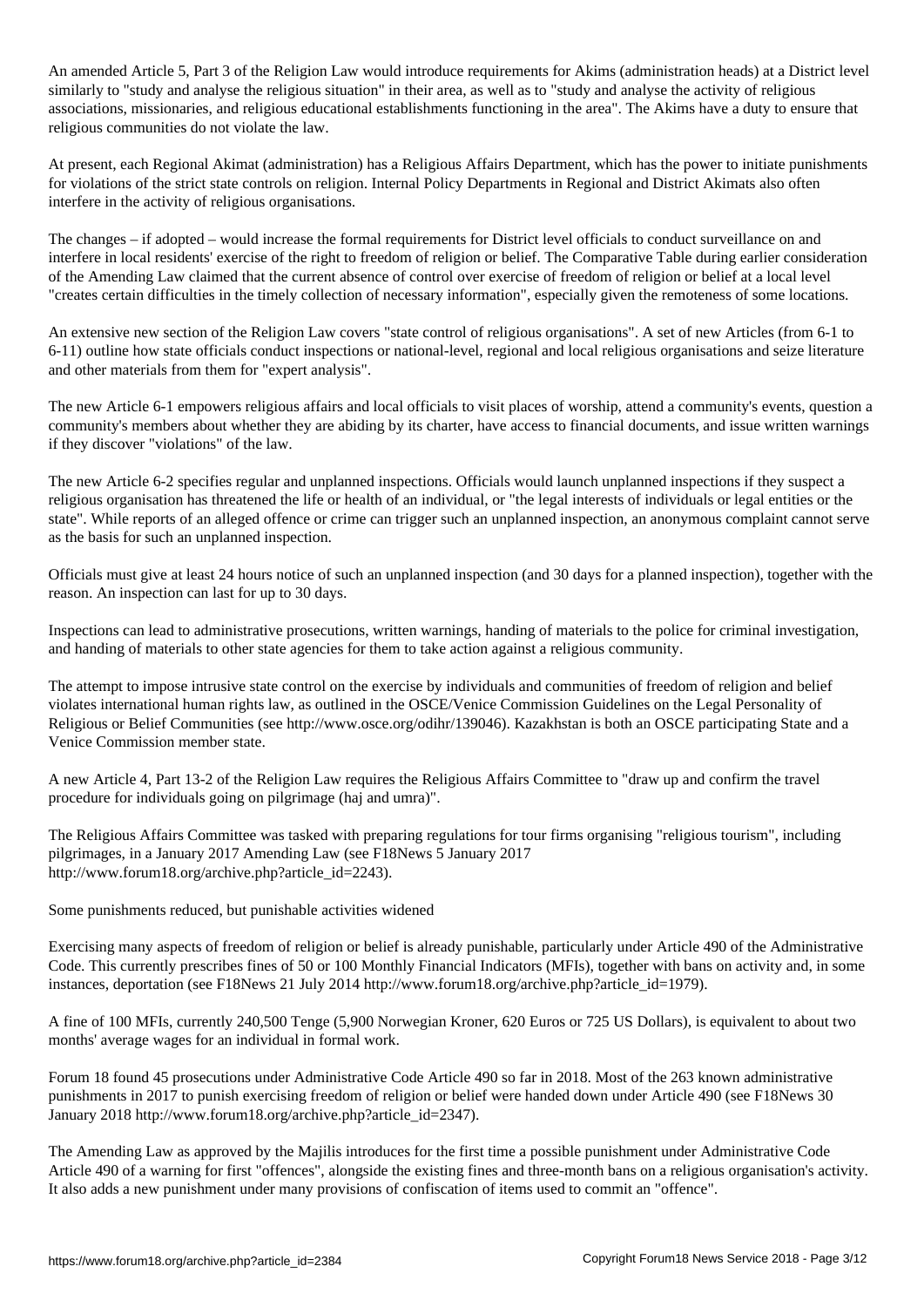individuals or communities for exercising the right to freedom of religion or belief.

The amended Article 490, Part 1 would continue to punish "Violating the requirements of the Religion Law" by

1) conducting religious rites, ceremonies and/or meetings;

2) carrying out charitable activity;

3) import, production, publication and/or distribution of religious literature and other religious materials, and items for religious use;

4) construction of religious buildings, and changing the profile (functional purpose) of a building into a religious building.

The Amending Law adds a further "offence":

5) organising and conducting the teaching of religion.

Punishments under Article 490, Part 1 would for the first time allow for a warning or a fine. Fines for individuals would be reduced from 50 to 35 MFIs, and for registered religious communities or other legal entities they would be reduced from 200 to 150 MFIs, plus the unchanged possibility of a three-month ban on activity, plus (a new addition) confiscation of property used in the "offence".

The amended Article 490, Part 3 leaves the punishable "offence" unchanged: "Carrying out missionary activity without state registration (or re-registration), as well as the use by missionaries of religious literature, information materials with religious content or religious items without a positive assessment from a religious studies expert analysis, and spreading the teachings of a religious group which is not registered in Kazakhstan". Fines of 100 MFIs, plus deportation if the individual is not a Kazakh citizen, remain unchanged. No possibility of a warning instead of a fine is introduced. The draft adds a provision confiscating property used in the "offence".

The amended Article 490, Part 4 widens the scope of the punishable "offence": "The carrying out by leaders or members of a religious association or by a religious association of actions outside the aims and tasks specified in the charter of this religious association." Punishments would for the first time allow for a warning or a fine. Fines for individuals would be reduced to 35 MFIs, but for registered religious communities they would remain at 300 MFIs, plus an unchanged three-month ban on activity.

The amended Article 490, Part 7 continues to punish "Leadership of a religious association by a person assigned by a foreign religious centre without the consent of the authorised state agency". Punishments would for the first time allow for a warning or a fine. The fine remains unchanged at 50 MFIs. Deportation remains part of the punishment for those who are not Kazakh citizens, but would be removed for those who are.

Punishments under the current Article 490, Part 7 for leaders who do not prevent children's participation in religious meetings if parents or guardians object would be transferred to a new Article 490, Part 8.

Article 490, Part 8 makes the "offence" more specific and punishes "the leader of a religious association not taking measures not to allow the involvement and/or participation of children who have not reached the age of 16 in worship meetings, religious rituals, ceremonies and/or meetings of a religious association when one of the parents or their other legal representatives objects". Punishments would for the first time allow for a warning or a fine. The fine remains unchanged at 50 MFIs, but a one-month ban on activity is added.

Article 490, Part 9 is a new "offence" of "Violation of the legal requirements over receiving spiritual (religious) education by Kazakh citizens in foreign states". The punishment would be a fine on individuals of 50 MFIs.

Article 490, Part 10 is a new "offence" of "Manifesting religious radicalism". Punishment is a warning or a fine (on individuals of 50 MFIs and on organisations of 100 MFIs).

Article 490, Part 11 is a new offence, punishing officials who abuse their position to promote the interests of a particular religious organisation or force others to participate in religious activity.

Article 490, Part 12 is a new "offence", punishing those who wear clothes or other attributes "demonstrating adherence to destructive religious movements". Punishment is a warning or a fine (on individuals of 50 MFIs and on organisations of 100 MFIs).

Article 490, Part 13 would punish repeat "offenders" within a year of a previous punishment under Parts 1 to 5, Parts 7 to 10 and Part 12 of this Article. Fines for individuals would be 200 MFIs, for officials 300 MFIs, and for organisations 500 MFIs with a permanent ban on their activity. These punishments are unchanged from the equivalent Part of Article 490 in the current Administrative Code, but are extended to many of the new provisions.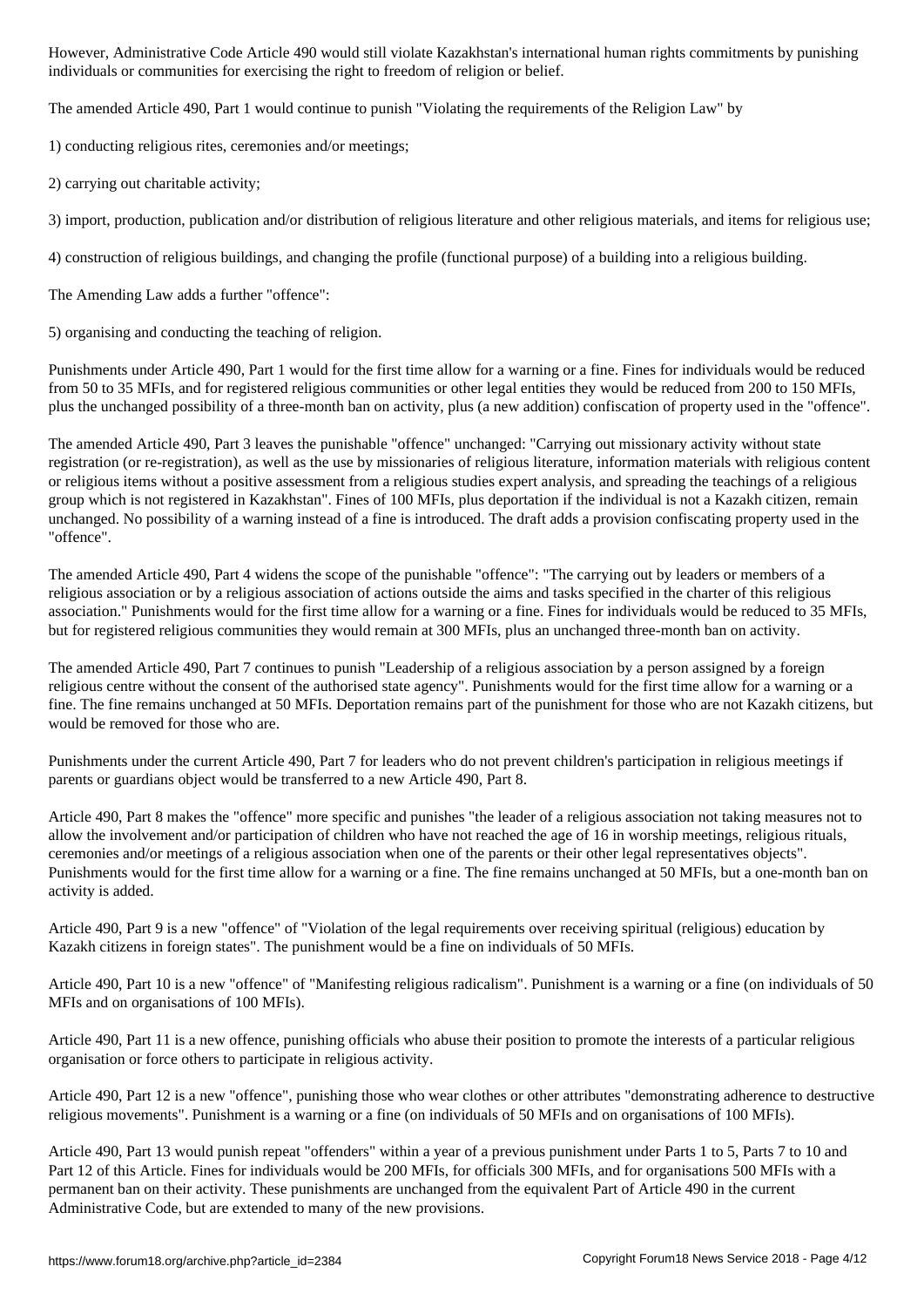The changes would once again grant the police the right to prepare records of an offence under some parts of Administrative Code Article 490 ("Violation of the Religion Law"). Only religious affairs officials have previously been empowered to prepare such records. The Comparative Table providing commentary earlier in the drafting process claims that this has made it difficult to bring such prosecutions because religious affairs officials at a local level are absent.

More severe measures to follow administrative punishment

A new Article 26-1 of the 2010 Prevention of Violations Law would allow senior police officers to initiate "preventative measures" against an individual for "having committed an administrative violation in the area of religious activity". "Preventative measures" range from a "preventative conversation" to deprivation of parental rights, being placed on a "preventative register" or "preventative restriction of freedom of movement".

An addition to Article 6 of the 2014 Law on Internal Affairs Agencies would similarly allow the ordinary police to issue written warnings, which would have to be carried out, to individuals who have "committed an administrative violation in the area of religious activity". Those who have been given such written warnings are to be added to the list of those subject to fingerprinting, and having photos, video and sound recordings taken and biological and other samples taken. An individual can lodge a challenge to such a written warning to the Prosecutor's Office or a court.

The Comparative Table during earlier stages in the consideration process claimed that such warnings are necessary because such individuals, who have been prosecuted for exercising their freedom of religion and belief without state permission, are a "risk group" of getting involved in "terrorism" (see F18News 29 November 2017 http://www.forum18.org/archive.php?article\_id=2335).

Further punishments for religious education and teaching

A new Article 3, Part 5 of the Religion Law effectively bans religious teaching unless it takes place within registered places of worship or registered religious education establishments "in accordance with their statutes", or with the permission of the Regional authorities.

It remains unclear if the authorities will punish registered religious communities which conduct religious education in their registered place of worship if the organisation's statute fails to include specific reference to religious education. One legal specialist told Forum 18 that the reference to a religious organisation's statute might allow officials to punish religious organisations that have failed to make explicit reference to religious education of their members in their statutes.

The Amending Law adds a new provision in Article 3, Part 20 of the Religion Law requiring registered religious educational establishments to "carry out their activity openly, and inform the public about their academic, scholarly research and financial activity".

A new Article 490, Part 1, Point 5 would punish those who violate the Religion Law's restrictions on religious teaching (see above).

A new Article 3, Part 19 of the Religion Law would restrict applying for religious education abroad to those who have already gained higher religious education in Kazakhstan. This restriction would not apply to those who undertake foreign religious education under an international agreement, or to members of registered religious organisations that do not have higher religious education facilities within Kazakhstan.

A new Administrative Code Article 490, Part 9 would punish "violations of legal requirements for Kazakh citizens to receive religious education in foreign states according to the established procedure" (see above).

Disturbing a religious community's "internal order"

A new Article 7-1 in the Religion Law allows registered religious communities to draw up their own internal rules of conduct in their places of worship or other premises they maintain. Violations of such internal rules are not allowed, "except in cases of the securing of measures for the protection of public order and security".

Given that the Amending Law retains in the Religion Law (Article 3, Part 1) a provision declaring the state and religious communities separate, this new Article appears to violate this proclaimed separation.

This Article appears to be targeted at Muslims who follow rituals and practices which are not in line with those espoused by the state-backed Muslim Board. Although this is nowhere enshrined in law, the state has given the Hanafi Sunni Board a monopoly on all Muslim activity. No Muslim communities which are either outside the state-controlled Muslim Board or non-Sunni Hanafi Muslim are allowed to exist (see Forum 18's Kazakhstan religious freedom survey http://www.forum18.org/archive.php?article\_id=2409).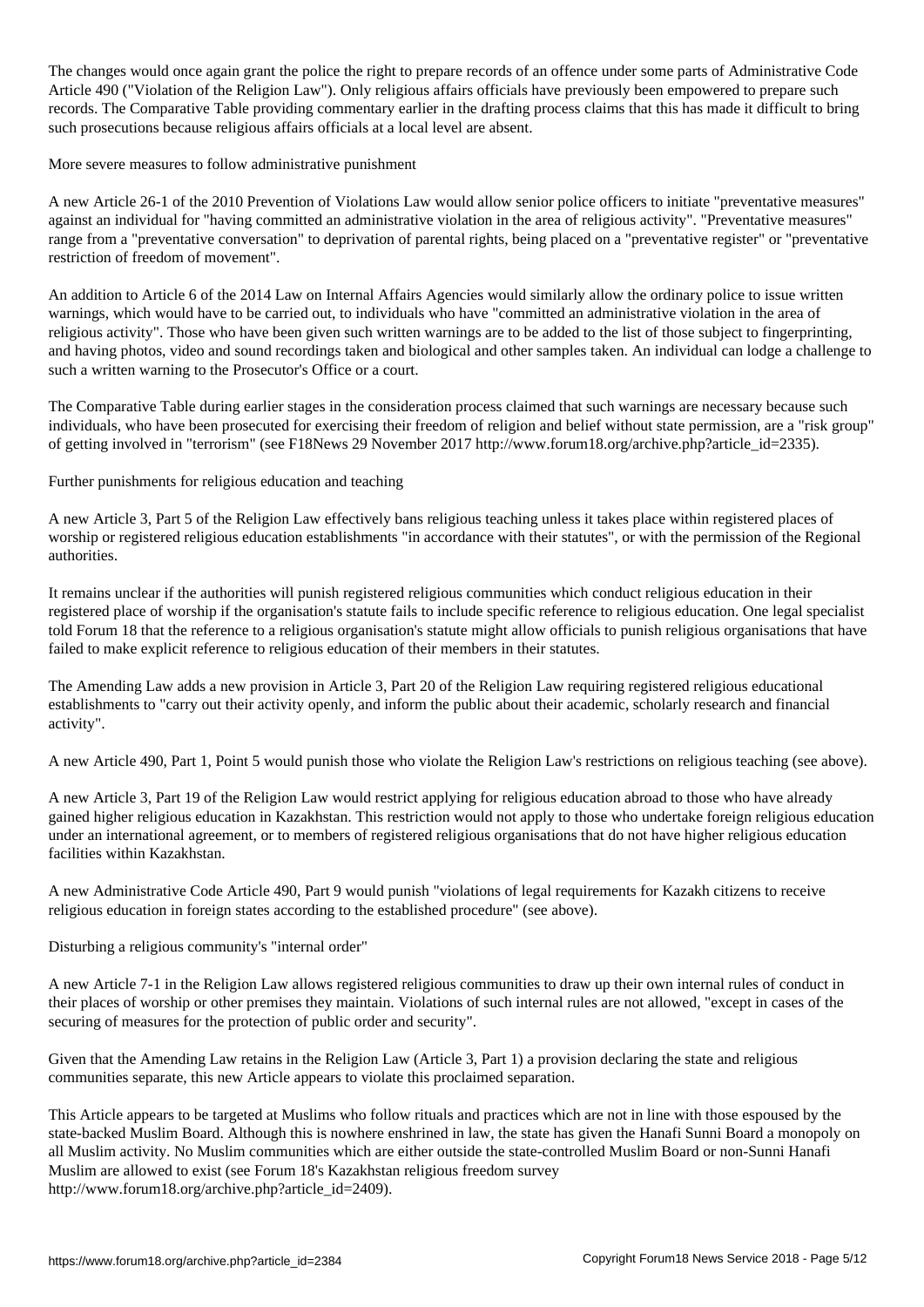in the first contribution  $\omega$  and  $\omega$  are contribution for  $\omega$  recently applied for  $\omega$  recently applied for  $\omega$ state registration in 2015. The Religious Affairs Committee rejected the application in July 2016. Its "expert analysis" claimed the group was not Islamic and should therefore remove the word "Muslim" from its name. This followed similar earlier negative state "expert analyses" (see F18News 23 November 2012 http://www.forum18.org/archive.php?article\_id=1769).

The October 2016 OSCE Preliminary Opinion Legal Review on an earlier January 2017 Amending Law, pointed out in relation to such "expert analyses" that "it is generally questionable whether a state body is able to or should be involved in assessing any material with religious content". It added that "the rights to freedom of religion or belief, and to freedom of expression exclude any discretion on the part of the State to determine whether religious beliefs or the means used to express such beliefs, including religious literature or any other materials containing so-called 'religious content', are legitimate" (see F18News 5 January 2017 http://www.forum18.org/archive.php?article\_id=2243).

The Muslim Board's Council of Scholars approved new Regulations for the Internal Order of Mosques in November 2016. This includes a ban on worshippers praying with the word "Amen" aloud. Numerous Muslims have been fined for this under Administrative Code Article 490, Part 2. This punishes: "Impeding lawful religious activity as well as violation of the civil rights of physical persons on grounds of their religious views or insulting their feelings or profanation of items, buildings and places revered by followers of any religion, unless there are signs of criminally punishable actions" (see F18News 28 March 2017 http://www.forum18.org/archive.php?article\_id=2267).

The Amending Law does not ban the government from disturbing a religious community's "internal order". In 2017, local courts issued three-month bans on all activity by four Protestant churches and the Jehovah's Witnesses Almaty Administrative Centre, including meetings for worship, and banned unregistered Muslim prayer rooms for three-months or permanently (see F18News 30 January 2018 http://www.forum18.org/archive.php?article\_id=2347).

An earlier proposed new provision in Administrative Code Article 490 would have punished "violations of legal requirements for observance of the internal order in places of worship and the premises of religious organisations". This no longer appears in the Amending Law approved by the Majilis.

Even more restrictions on sharing beliefs

Article 3, Part 7 of the proposed amended Religion Law defines what the state claims is individuals' rights to freedom of religion or belief. "Everyone has the right to hold religious or other beliefs, spread them, participate in the activity of [registered] religious associations, and engage in missionary activity in accordance with the laws of Kazakhstan," it claims.

However, both the current and the proposed amended Religion Law severely restrict individuals' enjoyment of their rights, particularly to spread their beliefs and engage in missionary activity.

An amendment maintains the 2011 Religion Law's already high restrictions on conducting "missionary activity", under which all discussion of faith by people without state permission, or not using state-approved texts, or outside state-approved locations, is banned (see Forum 18's Kazakhstan religious freedom survey http://www.forum18.org/archive.php?article\_id=2409).

The Amending Law includes wide-ranging restrictions on where literature and other materials related to religion may be distributed (see below).

Under the current and the amended Religion Law, members of registered religious communities who wish to conduct "missionary activity" must register beforehand with the Regional Religious Affairs Department and gain permission for any literature they intend to use.

An addition to Religion Law Article 8, Part 4 would require individuals (Kazakh citizens and non-citizens) seeking personal state registration as a "missionary" also to present documentation "confirming the presence of spiritual (religious) education". The addition does not specify what response state religious affairs officials will give to applicants who do not have documentation confirming formal religious education.

Article 3, Part 13 of the proposed amended Religion Law already bans the activity of unregistered religious communities. An addition would also explicitly ban the sharing with other people of an unregistered religious community's beliefs.

## Further registration restrictions

The Amending Law does not remove the state's insistence that communities need state permission before they are allowed to exist.

The ban on exercising freedom of religion and belief without state permission violates international law, as outlined in the OSCE/Venice Commission Guidelines on the Legal Personality of Religious or Belief Communities (see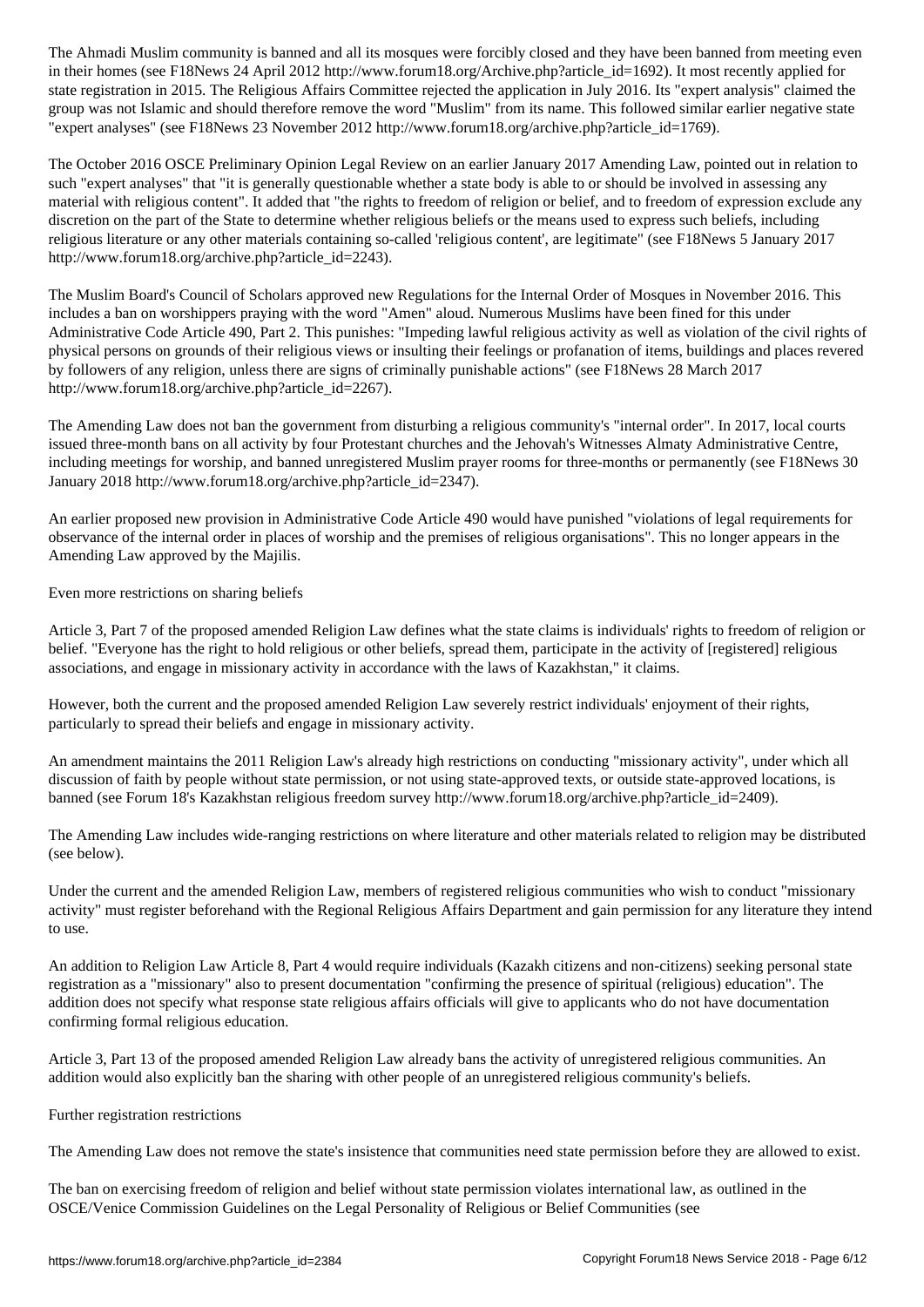The Amending Law would particularly make registering a new local religious community more difficult. An amendment to Article 12 of the Religion Law would require the 50 adult founders of a local religious organisation to have been registered as resident in the place the organisation would exist for at least five years before they can lodge a registration application.

An amendment to the same Article would require regional religious organisations to be founded not by 500 adult members of at least two registered local religious organisations but by at least two registered religious organisations with at least 500 adult members in total.

A new Article 13, Part 6 of the Religion Law would ban state officials from being founders or members of a registered religious community (see below). Also banned would be individuals who have been added to the Finance Ministry Financial Monitoring Committee List of individuals "connected with the financing of terrorism or extremism".

Almost all the Muslims convicted of alleged Tabligh Jamaat membership, as well as formerly jailed Jehovah's Witness Teymur Akhmedov and formerly jailed Seventh-day Adventist Yklas Kabduakasov, were added to the Financial Monitoring Committee List (see F18News 22 May 2018 http://www.forum18.org/archive.php?article\_id=2379).

State "clergy" definition to restrict who can lead worship and share beliefs?

Some religious communities remain concerned that the state's definition in the Religion Law that "clergy" are the ones to conduct worship and preaching could restrict leading worship and preaching and similar such activities by those not recognised by the state as "clergy". They are also concerned that "clergy" require nomination by the leaders of a state-registered religious body. Some religious communities do not have "clergy" and it remains unclear if this would ban them from conducting worship.

Article 1, Part 6 of the proposed amended Religion Law defines "clergy" more closely as an individual appointed by a registered religious organisation to conduct "spiritual and preaching service". Gaining such a designation requires an individual to be appointed "on the basis of an order from the leader of a [registered] religious organisation".

Article 1, Part 9 defines a "worship meeting" as "a conglomeration of religious rituals and ceremonies conducted by clergy in accordance with the demands of the faith".

Article 7, Part 2-1 declares: "Worship and religious ceremonies are conducted by persons authorised by religious organisations to conduct them."

Given that the Amending Law retains in the Religion Law (Article 3, Part 1) a provision declaring the state and religious communities separate, these new provisions in the Religion Law appear to violate this proclaimed separation and represent state interference in the way religious organisations organise themselves and conduct their worship.

Some fear that this restriction on religious communities' choice of their own leader or of who leads their worship could be used to close down those which do not have a hierarchical structure, as well as to reduce the number of people allowed to exercise leadership roles in a community's worship.

The new definition appears to be aimed at reducing the number of individuals who share beliefs without personal state registration as a "missionary" (see Forum 18's Kazakhstan religious freedom survey http://www.forum18.org/archive.php?article\_id=2409).

It also appears targeted at Jehovah's Witnesses – who are already frequently fined for sharing their faith.

People who share their beliefs can also be jailed as prisoners of conscience. Jehovah's Witness pensioner and cancer-sufferer Teymur Akhmedov was jailed in Astana in May 2017 for five years and banned for a further three years from conducting "ideological/preaching activity" (see F18News 3 May 2017 http://www.forum18.org/archive.php?article\_id=2277). He was freed from prison in April 2018 after being pardoned (see F18News 5 April 2018 http://www.forum18.org/archive.php?article\_id=2366).

Former prisoner of conscience Akhmedov was, as in other cases involving Muslim and Protestant prisoners of conscience, set up for prosecution by the KNB secret police using informers it recruited. These informers invited those prosecuted to meetings the KNB recorded in which they shared their beliefs (see F18News 2 February 2017 http://www.forum18.org/archive.php?article\_id=2252).

During the Amending Law's earlier consideration, the Comparative Table complained that clergy can currently conduct "missionary activity" while "solely having in hand a certificate from a religious association recognising them as clergy, which [for reasons the Table did not outline] contradicts the concept of 'missionary activity'."

The Amending Law also imposes state interference in the way foreign-based religious organisations name leaders of their Kazakh-based communities. A new Article 19 of the proposed amended Religion Law bans religious leaders named by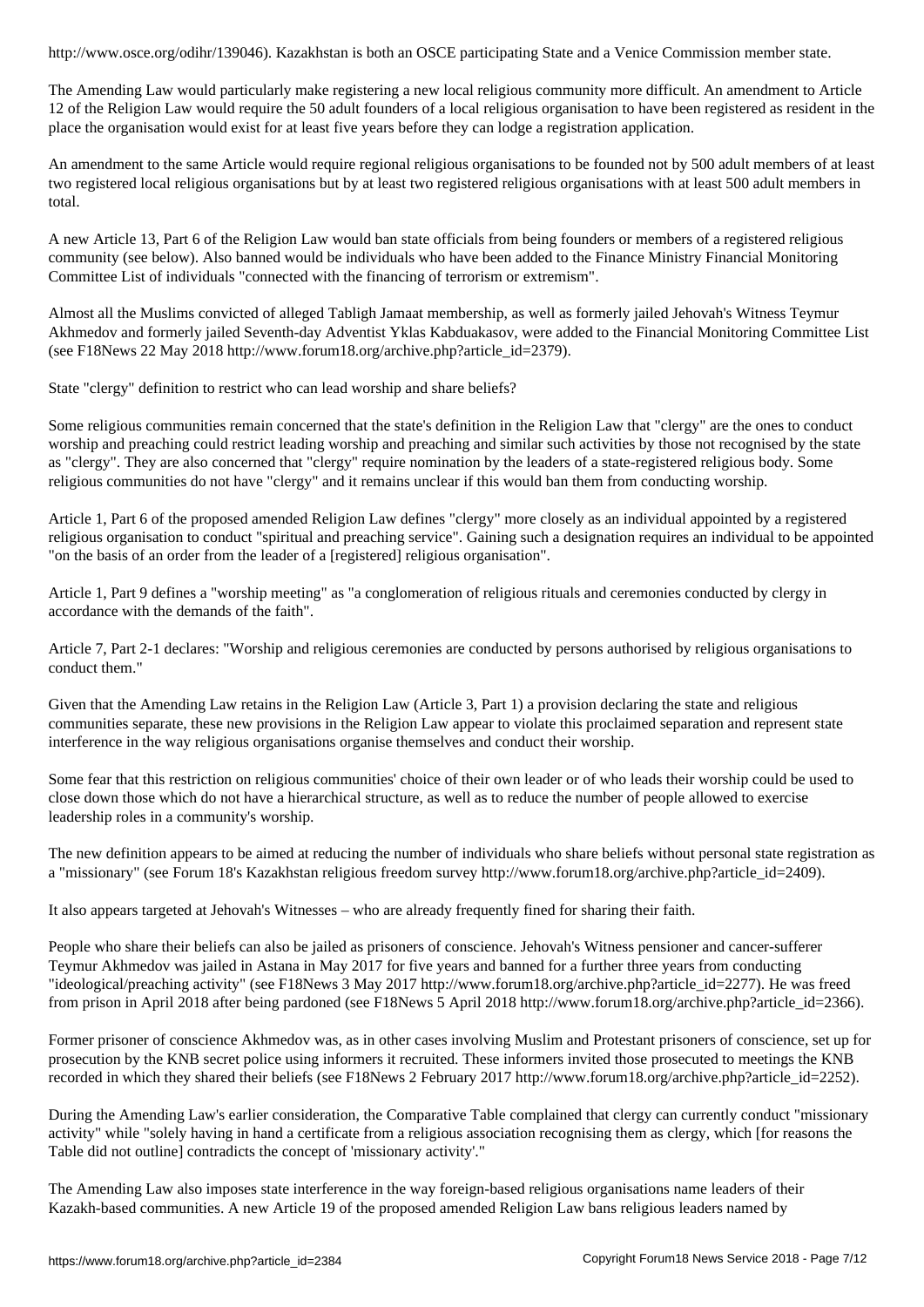Committee. The foreign-based religious organisation must notify the Religious Affairs Committee of such an appointment within 30 days.

Administrative Code Article 490 provides fines and, for those without citizenship, deportation for acting as a religious leader named by a foreign-based religious organisation without Religious Affairs Committee approval (see above).

State "clergy" definition to restrict conscientious objection too?

The new definition of "clergy" may also be targeted at reducing the number of young men exempt from compulsory military service. This particularly concerns pacifist Jehovah's Witnesses, as officials highlight their refusal to perform military service.

Introducing tighter restrictions on "clergy", the Comparative Table drawn up during the Amending Law's earlier consideration added, "would exclude the illegal use of such status (for example in refusing military service)."

The UN Human Rights Committee in its July 2016 Concluding Observations (CCPR/C/KAZ/CO/2) stated that Kazakhstan "should ensure the legal recognition of conscientious objection to military service, and provide for alternative service of a civilian nature for conscientious objectors" (see

http://tbinternet.ohchr.org/\_layouts/treatybodyexternal/Download.aspx?symbolno=CCPR%2fC%2fKAZ%2fCO%2f2). Yet Kazakhstan has ignored this and similar recommendations (see F18News 22 July 2016 http://www.forum18.org/archive.php?article\_id=2201).

Whether the authorities aim to require Jehovah's Witnesses to conduct military service – their pacifist beliefs do not allow them to have any connection with the military – remains unclear.

Although the cases were subsequently dropped, six Jehovah's Witnesses are known to have been under criminal investigation in 2017 for refusing compulsory military service despite having certificates from the Jehovah's Witness Administrative Centre confirming that they are "religious ministers" (see F18News 17 November 2017 http://www.forum18.org/archive.php?article\_id=2333).

Article 3, Part 9 of the proposed amended Religion Law declares: "No one has the right on the basis of their religious convictions to refuse to carry out obligations envisaged by the Constitution and Kazakhstan's laws."

Article 3, Part 14 of the proposed amended Religion Law includes a ban on the activity of religious organisations that "incite individuals to refuse to carry out obligations envisaged by the Constitution and Kazakhstan's laws".

No explanation is given of whether or not either of these provisions refer to young men's obligation to conduct compulsory military service.

More censorship

The Amending Law prescribes no easing of the existing tight state control over what literature and other materials related to religion are allowed to be published or imported, and where they are then allowed to be distributed and who by.

Administrative Code Article 490 continues to provide fines for those who violate the strict state religious censorship (see above).

As part of extensive new state controls and inspections of religious communities (see above), a new Article 6-7 of the proposed amended Religion Law sets out how state religious affairs officials or other local officials are to seize religious literature or other items from registered religious communities for inspection. Seized items must be listed, packaged and sealed. One certificate of seized items must be sent with them for "expert analysis", the official seizing the items keeps one certificate and the religious community the third copy.

Article 6-8 of the proposed amended Religion Law specifies how the seizure certificate is to be completed.

A new Article 6, Part 5 of the proposed amended Religion Law specifies that religious literature which is submitted to the Religious Affairs Committee for the compulsory state religious censorship but which "has received a negative religious expert conclusion" is subject to "removal from circulation". No mention is made as to who will remove such items from circulation and whether such items will be destroyed.

The 2011 Religion Law prescribes strict censorship of all religious books including the Bible and Koran, and objects such as Russian Orthodox icons - including strict limits on where they can be bought or given away (see Forum 18's Kazakhstan religious freedom survey http://www.forum18.org/archive.php?article\_id=2409).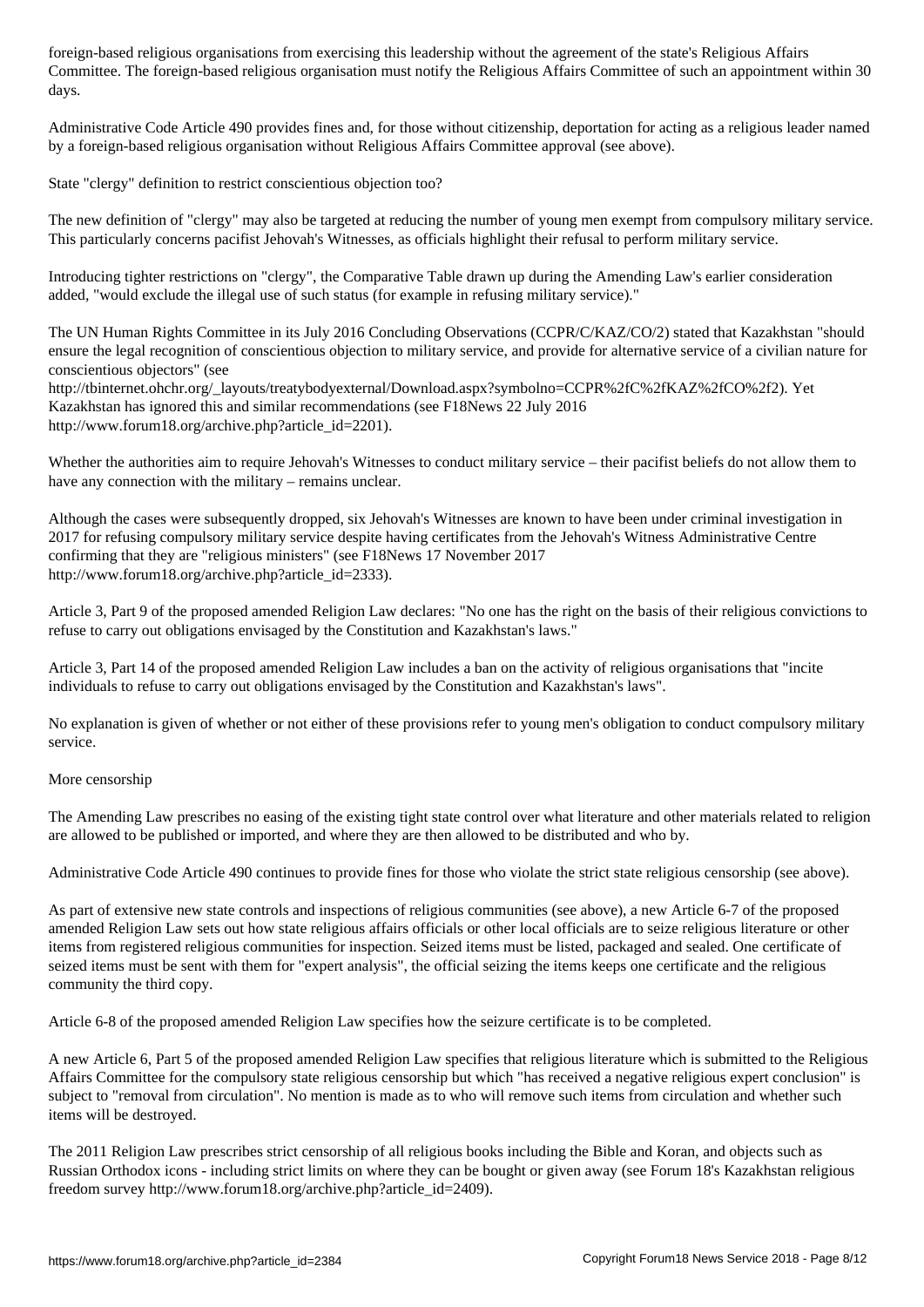system of authorization which appears to be an excessive, disproportionate and unnecessary limitation to the right to acquire, possess, use, produce, import and disseminate religious publications and materials, which is an integral component of the right to freedom of religion or belief" (see F18News 5 January 2017 http://www.forum18.org/archive.php?article\_id=2243).

Children's freedom of religion and belief

A proposed amendment to Article 35 of the 2002 Law on the Rights of the Child requires parents or guardians to give permission before "religious worship, religious rituals and/or ceremonies" can be conducted on children who have not reached the age of 16. No mention is made of what happens if a child has only one parent or guardian.

Article 3, Part 18 of the proposed amended Religion Law (echoing a provision in the current Law) requires leaders of religious organisations "to take steps to prevent the attraction and/or participation by underage children who have not reached the age of 16 in the activity of a religious association if one of the child's parents or other of its legal guardians objects".

The 2011 Religion Law is unclear both how religious leaders will know if parents disagree over whether their child can accompany one of them to a religious meeting, or whether leaders may be liable if a community under their jurisdiction does not take measures to ensure that every child who attends has the approval of both parents (see Forum 18's Kazakhstan religious freedom survey http://www.forum18.org/archive.php?article\_id=2409).

Religious leaders who fail to prevent children under 16 from attending activities of their registered religious organisation if at least one parent or guardian objects, face a warning or a fine of 50 MFIs under Administrative Code Article 490, Part 8. The religious community would be banned from functioning for one month, a punishment that does not exist in the current Administrative Code (see above).

A provision in the current equivalent Article (Article 490, Part 7) specifying deportation as an additional punishment (whether or not the individual is a Kazakh citizen) no longer appears.

Earlier drafts of the proposed amended Religion Law proposed a requirement for leaders of religious organisations to ensure that for children under the age of 16 to participate in religious events, one parent, other adult close relative or guardian was present with a child. This provision does not appear in the Amending Law as approved by the Majilis.

A new Article 9, Part 5 of the proposed amended Religion Law bans the distribution of literature or other materials about religion to children under the age of 16. The only exceptions cover materials used by the child's parents or guardians "for educational purposes", or by registered religious organisations for teaching their faith.

Leaders already punished over children's attendance

A growing number of leaders of religious organisations have faced punishment under the current Administrative Code Article 490, Part 7 (see F18News 21 July 2014 http://www.forum18.org/archive.php?article\_id=1979). This punishes leaders of registered religious organisations who fail to abide by the 2011 Religion Law's existing requirement "to take measures not to allow the involvement and/or participation of under age children in the activity of the religious association when one of the parents or their other legal representatives objects" (see Forum 18's Kazakhstan religious freedom survey http://www.forum18.org/archive.php?article\_id=2409).

Five religious leaders are known to have been fined under Administrative Code Article 490, Part 7 in 2017 because children were present at meetings for worship. A sixth religious leader was acquitted, as was a Russian Orthodox priest who baptised a child against the absent mother's subsequent wishes (see F18News 30 January 2018 http://www.forum18.org/archive.php?article\_id=2347).

New concept of "destructive religious movement"

The Amending Law introduces in the Religion Law a new legal concept of a "destructive religious movement". The amended Article 1 defines this as "a conglomeration of religious views, ideas and teachings representing a threat to the protected rights and freedoms of an individual capable of weakening and/or destroying the moral foundations, spiritual and cultural values and traditions".

A new provision in Article 3, Part 21 of the Religion Law bans "spreading the ideology of destructive religious movements".

The Amending Law does not indicate who determines whether a religious movement is "destructive" and whether such a religious movement is or will be banned. It also does not indicate if a religious movement will be able to challenge such a designation.

Officials often accuse religious communities they do not like of being "destructive sects" (see F18News 31 August 2016 http://www.forum18.org/archive.php?article\_id=2212).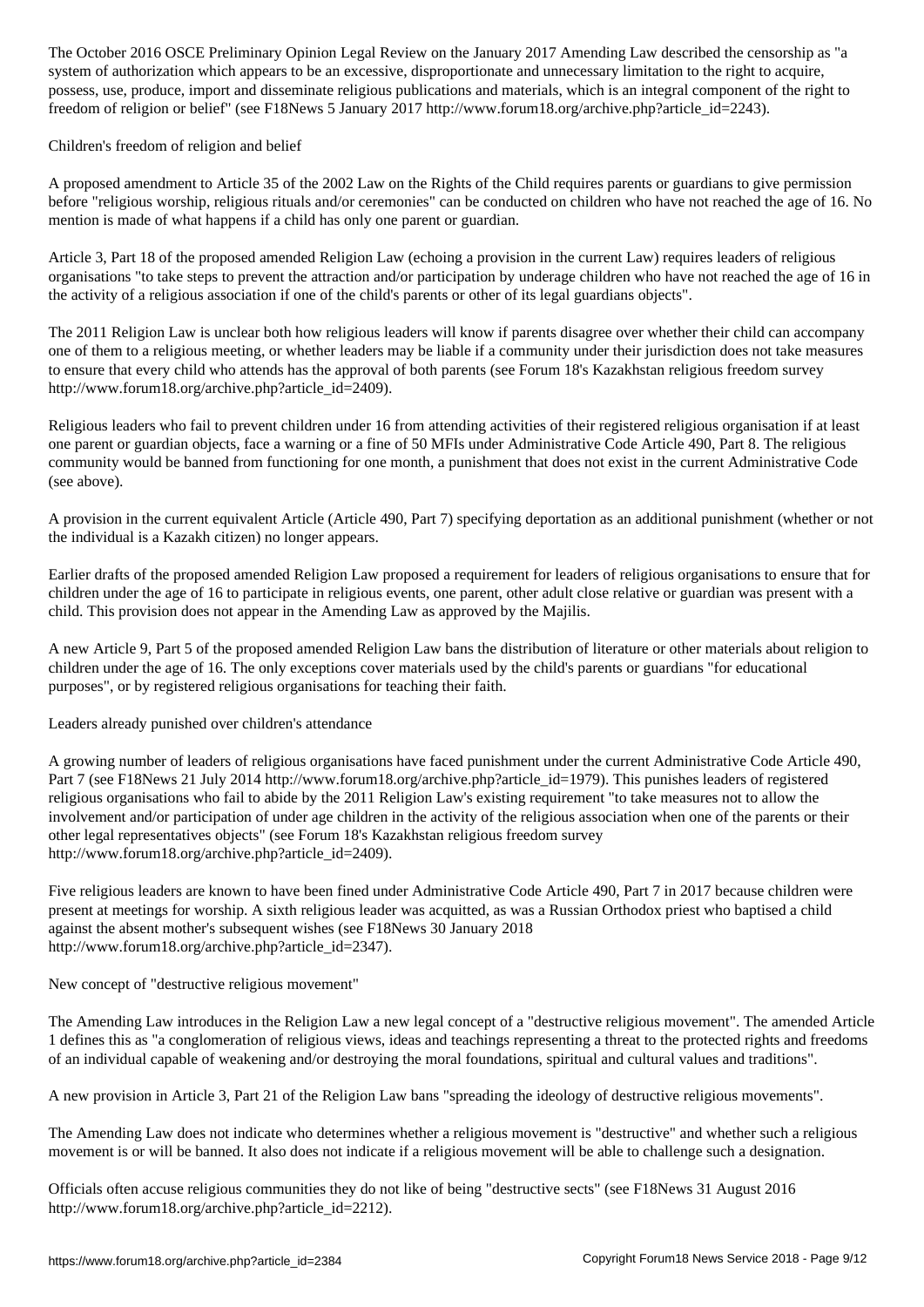The law already allows organisations and movements to be banned through the courts. An Astana court banned the Muslim missionary movement Tabligh Jamaat in February 2013. Forum 18 found 65 criminal convictions of alleged Tabligh Jamaat movement members since the beginning of 2015. Of these, 51 were given prison terms while 14 were given restricted freedom sentences (see F18News 22 May 2018 http://www.forum18.org/archive.php?article\_id=2379).

As well as this court-ordered ban, other religious communities have de facto been banned from meeting for worship. This includes all Muslim communities independent of the state-backed Muslim Board (including Ahmadi Muslims or mosques mainly serving one ethnic community) which are not allowed to gain state registration and this legally exist. Such a ban is not in any published law (see Forum 18's Kazakhstan religious freedom survey http://www.forum18.org/archive.php?article\_id=2409).

## "Extremism" and "terrorism"

State rhetoric routinely mentions the exercise of freedom of religion or belief alongside "extremism" and "terrorism" as an excuse for restricting this and other freedoms (see Forum 18's Kazakhstan religious freedom survey http://www.forum18.org/archive.php?article\_id=2409). The draft Amending Law continues this pattern.

The Comparative Table made specific reference to the State Programme to Counter Religious Extremism and Terrorism for 2017-2020, which attacks the exercise of freedom of religion and belief and other human rights (see F18News 5 January 2017 http://www.forum18.org/archive.php?article\_id=2243).

A new Article 4, Part 13-3 of the Religion Law places the duty on the Religious Affairs Committee of determining "signs showing adherence to destructive religious movements, including external attributes and items of clothing".

An addition to Article 5 of the 2005 Law on State Grants would provide for state grants to organisations offering "measures to prevent religious extremism and terrorism". This would include grants to centres to help "those who have fallen under the influence of destructive and extremist religious movements", as well as those conducting "preventative informational work among the population".

The government already funds so-called "anti-sect" centres which often criticise the exercise of freedom of religion and belief and participate in prosecutions of people exercising this freedom (see F18News 8 February 2016 http://www.forum18.org/archive.php?article\_id=2147). These centres have also been thought by local people to be used "to prepare the ground for restrictive laws against freedom of religion or belief" (see F18News 6 May 2011 http://www.forum18.org/archive.php?article\_id=1568).

The October 2016 OSCE Preliminary Opinion Legal Review on the January 2017 Amending Law called on Kazakhstan to "at a minimum, to amend and more strictly circumscribe the definition of "extremism" and "extremist activities" to ensure that only acts connected to violence or other criminal acts are criminalized" (see

http://legislationline.org/download/action/download/id/6423/file/296\_TERR-KAZ\_6Oct2016\_en.pdf). The UN Human Rights Committee's July 2016 Concluding Observations (CCPR/C/KAZ/CO/2) on Kazakhstan were similarly highly critical of, among other things, Kazakhstan's "broad formulation of the concepts of "extremism", "inciting social or class hatred" and "religious hatred or enmity"" and called for laws to be brought "into full compliance" with its international human rights obligations (see F18News 22 July 2016 http://www.forum18.org/archive.php?article\_id=2201).

Clothing bans and punishment

A new Article 3, Part 22 of the Religion Law would ban individuals from "using, wearing or distributing in public places outward attributes or items of clothing demonstrating an adherence to destructive religious movements". The Religious Affairs Committee, police or the KNB secret police would be authorised to determine what items fall under the provisions of this ban.

A new Article 490, Part 12 of the Administrative Code would punish violations of this ban with a warning or a fine. Fines would be increased for second "offences" within a year (see above).

A new Article 21, Part 2 of the 2010 Prevention of Violations Law would ban wearing in public places clothes that obscure the face, except when required for official duties, medical purposes, sporting or cultural events, or for protection against the weather.

A new Administrative Code Article 434-2 would punish those who wear clothes in public places that do not leave the face visible with a warning or a fine of 30 MFIs. The fine would rise to 100 MFIs for a second "offence" within a year.

It remains unclear if the authorities will use these provisions to punish Muslims who wear clothing the authorities regard as being signs of possible "extremism", such as hijabs (headscarves) for women, and short trousers or South Asian clothing for men.

KNB secret police approval for prisoners' "theological rehabilitation"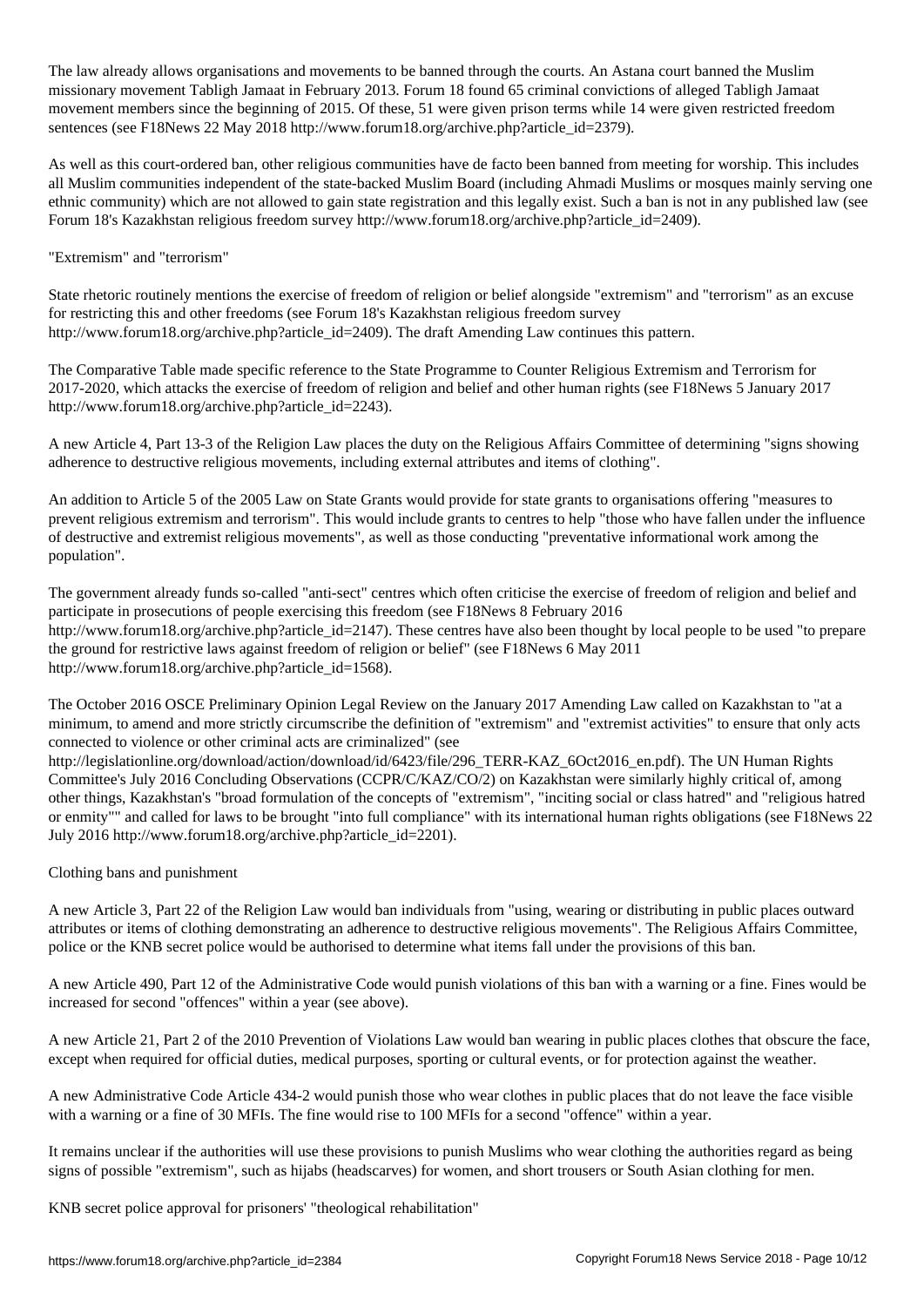The Amending Law would add a new provision to the 2014 Criminal Implementation  $\ell$  , Part 1, Part 1, Part 1, Point 19, Part 1, Part 1, Part 1, Part 1, Part 1, Part 1, Part 1, Part 1, Part 1, Part 1, Part 1, Part 1, Part specifies that the Interior Ministry's Committee for the Criminal Execution System (which oversees prisons) must gain KNB secret police approval for how it implements "the organisation of theological rehabilitation work" with prisoners.

No freedom of religion and belief for officials?

A proposed addition to Article 13, Part 6 of the 2011 Religion Law – and a parallel addition to Article 13 of the 2015 State Service Law - would ban state officials from being "initiators in the creation of, as well as participants (members) of religious associations". A "member" of or "participant" in a religious organisation is to be defined as an adult who applies in writing to a religious organisation to have the full rights of membership or participation under a religious organisation's charter.

The Comparative Table from earlier consideration of the draft claimed that this – and an addition banning officials from pressuring people to participate in a religious community or favouring a particular religious community in their official duties – are necessary to ensure the state remains secular.

It remains unclear what would happen if a state official attends a meeting for worship of a registered religious community after the Amending Law has entered into force. A legal specialist pointed out to Forum 18 that different religious organisations organise themselves differently and some do not have formal "members".

Religion and Civil Society Minister Darkhan Kaletayev insisted to the Majilis first reading of the Amending Law on 16 May that this ban would not violate state officials' "basic rights in the area of religion" as they would be allowed to attend religious events in their free time (see F18News 30 May 2018 http://www.forum18.org/archive.php?article\_id=2382).

An initial draft of the Code of Judges' Ethics – which sets out rules for judges' conduct inside and outside the courtroom – would have banned them from exercising freedom of religion or belief in their free time. However, when the Code was finally adopted in November 2016 the restrictions had been removed (see F18News 16 December 2016 http://www.forum18.org/archive.php?article\_id=2240).

Bans on weddings outside registered places of worship

A new Article 7, Part 5 of the Religion Law bans the conducting of ceremonies of a religious marriage or the ending of a religious marriage away from registered places of worship. The only exception would be in cases of medical emergency or imprisonment, where such ceremonies could take place in homes, medical facilities or prisons and in the presence of both parties and a cleric of a registered religious organisation.

Earlier drafts of the Amending Law proposed a corresponding new Article to the Administrative Code, Article 491-1. This would punish those who violate these restrictions with a fine. The Amending Law as approved by the Majilis did not include this proposed punishment.

The Comparative Table during the Amending Law's earlier consideration noted what it claimed as a high number of marriages of teenagers, particularly girls, often in religious ceremonies. However, it remains unclear why the draft Amending Law does not address this, while instead targeting those who conduct weddings in unapproved locations. (END)

Reports on freedom of thought, conscience and belief in Kazakhstan can be found at http://www.forum18.org/Archive.php?query=&religion=all&country=29.

For more background, see Forum 18's Kazakhstan religious freedom survey at http://www.forum18.org/Archive.php?article\_id=2409.

For a personal commentary from 2005 on how attacking religious freedom damages national security in Kazakhstan, see F18News http://www.forum18.org/Archive.php?article\_id=564.

A compilation of Organisation for Security and Co-operation in Europe (OSCE) freedom of religion or belief commitments can be found at http://www.forum18.org/Archive.php?article\_id=1351.

Follow us on Twitter @Forum\_18 (http://twitter.com/forum\_18)

Follow us on Facebook @Forum18NewsService (http://www.facebook.com/Forum18NewsService)

All Forum 18 text may be referred to, quoted from, or republished in full, if Forum 18 is credited as the source.

All photographs that are not Forum 18's copyright are attributed to the copyright owner. If you reuse any photographs from Forum